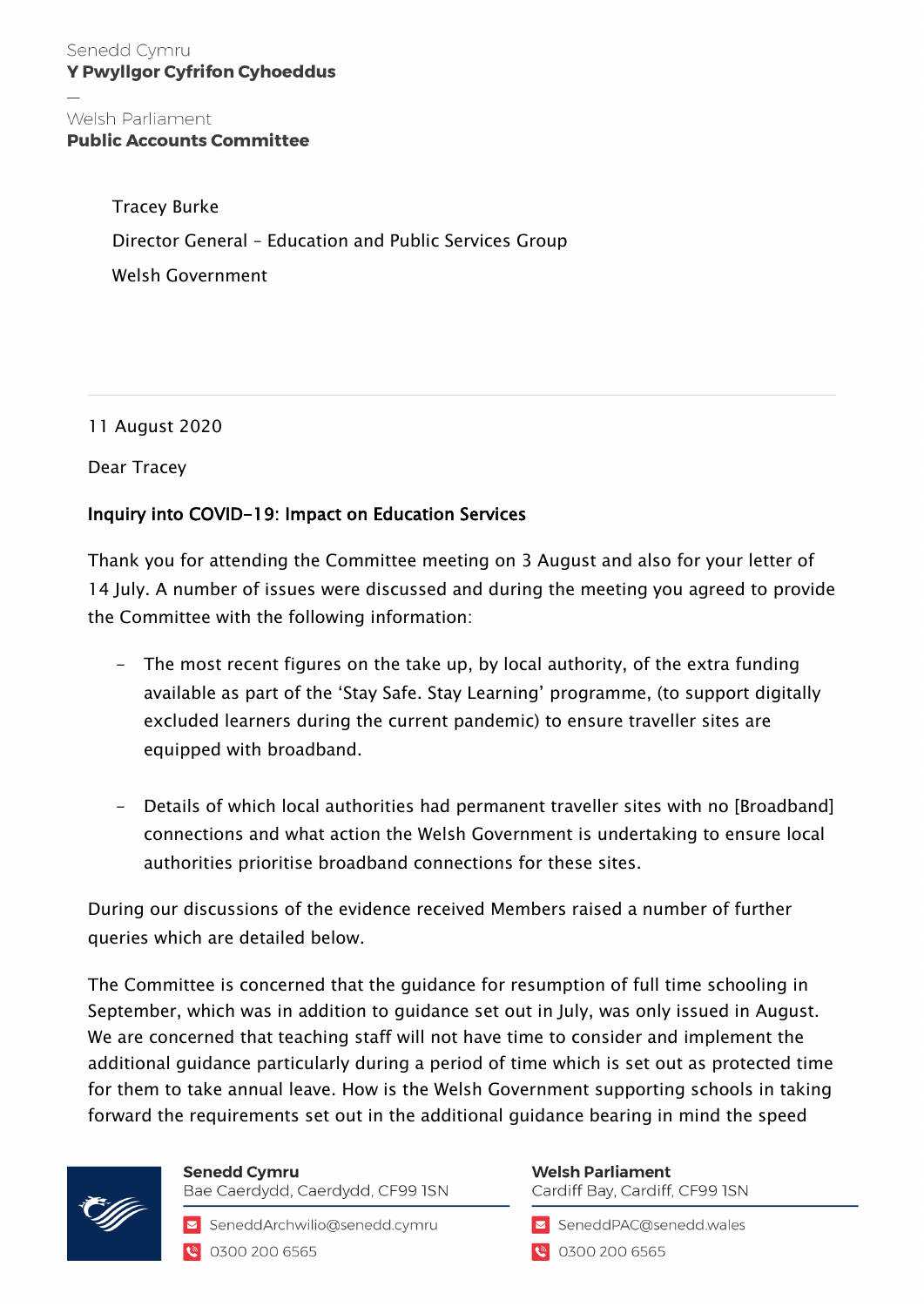with which this guidance will need to be implemented?

We are also concerned that none of the guidance issued so far sets out a clear statement on what exactly 'social distancing' means within the school environment. This is particularly confusing given the recent decision (effective from 3 August) by the Welsh Government that children under the age of 11 no longer have to socially distance. The guidance issued in July set out a number measures for schools to reduce contact, for example, staggered break times and the prohibition of larger pupil gatherings such as school assemblies. It is not clear whether these are still applicable in primary schools.

There also seems to be a lack of clarity and consistency in terms of school meal provision in September and whether hot meals will be provided or not and what alternatives might be available. It was also unclear as to whether all school breakfast clubs and afterschool clubs will be able to reopen.

Will the Welsh Government be providing any further guidance on the operation of schools in the Autumn schools which clarifies the issues raised above?

During our evidence session with you on 22 June, we noted that the experiences of pupils during lockdown had been quite variable and were informed that Estyn has been brought in to evaluate good practice. In following this up with you on 3 August, we were disappointed to hear that Estyn was only about to now start this work and this seems to be too late. We are concerned that in the current climate, schools that are not performing well will need to have been assessed and improvements made in a more timely manner to minimise detriment to pupils.

Even though you stated a wealth of good practice has been prepared and shared through other means, there remains the challenge of encouraging schools to take that practice up. Are you able to reassure us that underperforming schools will be addressed?

Finally, we asked about the proportion of childcare settings that were going to be able to reopen and an update on the consideration of a package of support being made available for childcare settings that had not been eligible for support previously.

We heard that just under 1000 childcare settings remain closed, which is just under a third of the sector in Wales, but acknowledge that a number of these are ones that would not operate during the summer anyway. Acknowledging that these figures will be different in September, what is the Welsh Government doing to assess the requirement to for these to be operational again by September as parents need assurances that childcare will be available.